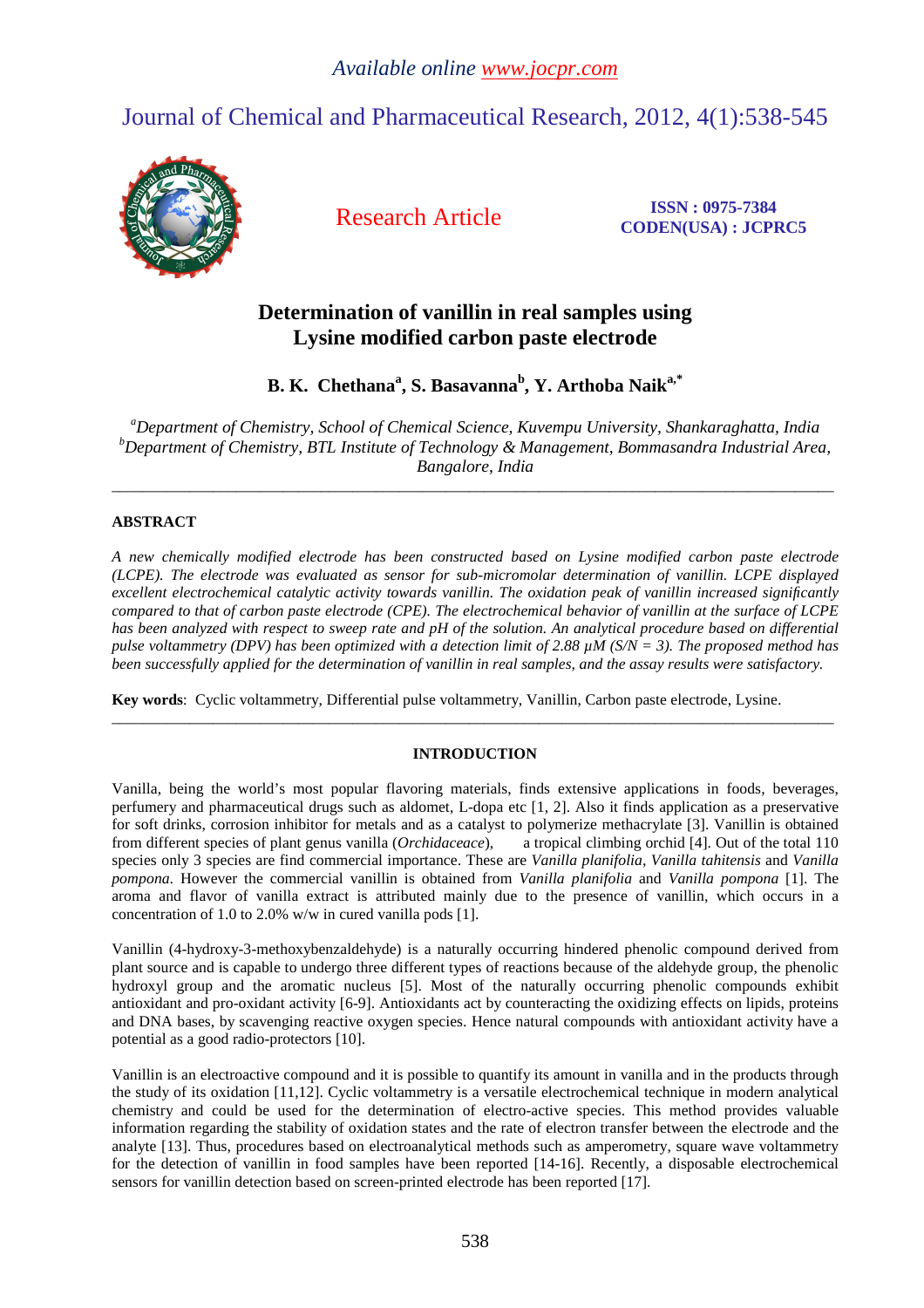Chemically modified electrodes are extensively applied in the electrochemical determination of a wide variety of electroactive species as a sensitive and selective analytical method [18-20]. One of the most important properties of modified electrodes, in comparison to unmodified electrodes, has been their ability to catalyze the electrode process by a significant decrease in the necessary overpotential. With respect to the relatively selective interaction of the electron mediator with the target analyte, these electrodes are capable of considerably enhancing the selectivity in electroanalytical methods. Carbon electrodes have got advantages such as a wide potential window, low background current, chemical inertness and low cost that has resulted in their wide use in electrochemical detections. Carbon paste electrodes (CPEs) which are one of the most important types of carbon electrodes have been widely used for the electro-analysis of pharmaceutical formulations and drugs, since their introduction by Adams in 1958 [21]. The development of carbon paste electrodes in electrochemistry and electroanalysis has been recently reviewed on the occasion of their half-century anniversary*.* A particularly attractive advantage of chemically modified electrodes is the convenient renewal of the electrode surface [22-25**]**. The effective renewal is coupled with the reproducible preconcentration and the robust electrode surface.

*\_\_\_\_\_\_\_\_\_\_\_\_\_\_\_\_\_\_\_\_\_\_\_\_\_\_\_\_\_\_\_\_\_\_\_\_\_\_\_\_\_\_\_\_\_\_\_\_\_\_\_\_\_\_\_\_\_\_\_\_\_\_\_\_\_\_\_\_\_\_\_\_\_\_\_\_\_\_*

In the present work, a carbon paste electrode modified with Lysine was prepared for voltammetric determination of vanillin. Differential pulse voltammetry (DPV) was used to evaluate the analytical performance of the modified electrode in the real samples.

## **EXPERIMENTAL SECTION**

## **2.1 Apparatus and reagents**

Electrochemical measurements were performed with the help of CHI660D electrochemical work station (CH Instruments, USA) coupled with a conventional three electrode system. The carbon paste electrode (CPE) modified with L-Lysine was used as working electrode. A platinum wire and Ag/AgCl (3M KCl) were used as counter and reference electrodes, respectively.

All the chemicals were of analytical-reagent grade and used as received without any further purification. potassium ferricynide was purchased from Sigma-Aldrich. Vanillin was purchased from s.d. fine Chem. Ltd. India. All the solutions were freshly prepared with Millipore water. The 0.1M phosphate buffer solutions were prepared from potassium phosphate and pH of the solutions were adjusted by using  $H_3PO_4$  or NaOH.

## **2.2 Preparation of Lysine modified carbon paste electrodes (LCPE)**

The LCPE was prepared by mixing graphite powder, paraffin oil (mineral oil) and modifier in the ratio of 77:20:3 (w/w) and grinding the resultant mixture in a mortar for 30 minutes. The homogenized paste was packed carefully into the cavity at the end of a glass tube (3 mm inner diameter and height 6 cm) to avoid air gap which often enhance the electrode resistance. A copper wire was inserted inside the tube to establish electrical contact. For each reading, the external surface of the carbon paste was mechanically renewed and polished with weighing paper to get smooth and shiny surface. This operation was made before starting a new set of experiments. The CPE was prepared in the same way without the addition of modifier (Lysine).

## **RESULTS AND DISCUSSION**

## **3.1 Electrochemical behavior of [Fe(CN)6] 3-/[Fe(CN)6] 4- couple**

The electrochemical behavior of LCPE can be monitored via the redox behavior of  $[Fe(CN)_{6}]^{37}/[Fe(CN)_{6}]^{4}$  couple. Figure 1 shows cyclic voltammograms obtained at CPE and LCPE in 0.1M KCl containing 1mM  $K_3[Fe(CN)_6]$ . The cyclic voltammograms of  $[Fe(CN)_6]^3$  / $[Fe(CN)_6]^4$  couple show a peak to peak separation of 134mV at CPE and 110mV at LCPE. The reduction in peak to peak separation potential at LCPE clearly indicated the better performance of LCPE than that of CPE. From Figure 1 it can also be confirmed that the redox peak current of  $[Fe(CN)<sub>6</sub>]$ <sup>3-</sup>/[Fe(CN)<sub>6</sub>]<sup>4-</sup>couple is found to be high at LCPE in contrast to that of unmodified CPE.

The active surface area of the CPE and LCPE were obtained by the cyclic voltammetric method using 1 mM  $K_3Fe(CN)_6$  as a probe at different scan rates. For a reversible process, the following Randles-Sevcik formula [26] has been used, which is as given below.

$$
I_p = (2.69 \times 10^5) \; n^{3/2} \, AD_0^{1/2} Co^* \nu^{1/2}
$$

where  $I_p$  refers to the anodic peak current, n is the number of electrons transferred, A is the surface area of the electrode,  $D_0$  is diffusion coefficient, v is the scan rate and Co\* is the concentration of K<sub>3</sub>Fe(CN)<sub>6</sub>. For 1 mM  $K_3Fe(CN)_6$  in 0.1 M KCl electrolyte, n = 1 and  $D_0 = 7.6 \times 10^{-6}$  cm<sup>2</sup>s<sup>-1</sup>, and then from the slope of the plot of I<sub>pa</sub> vs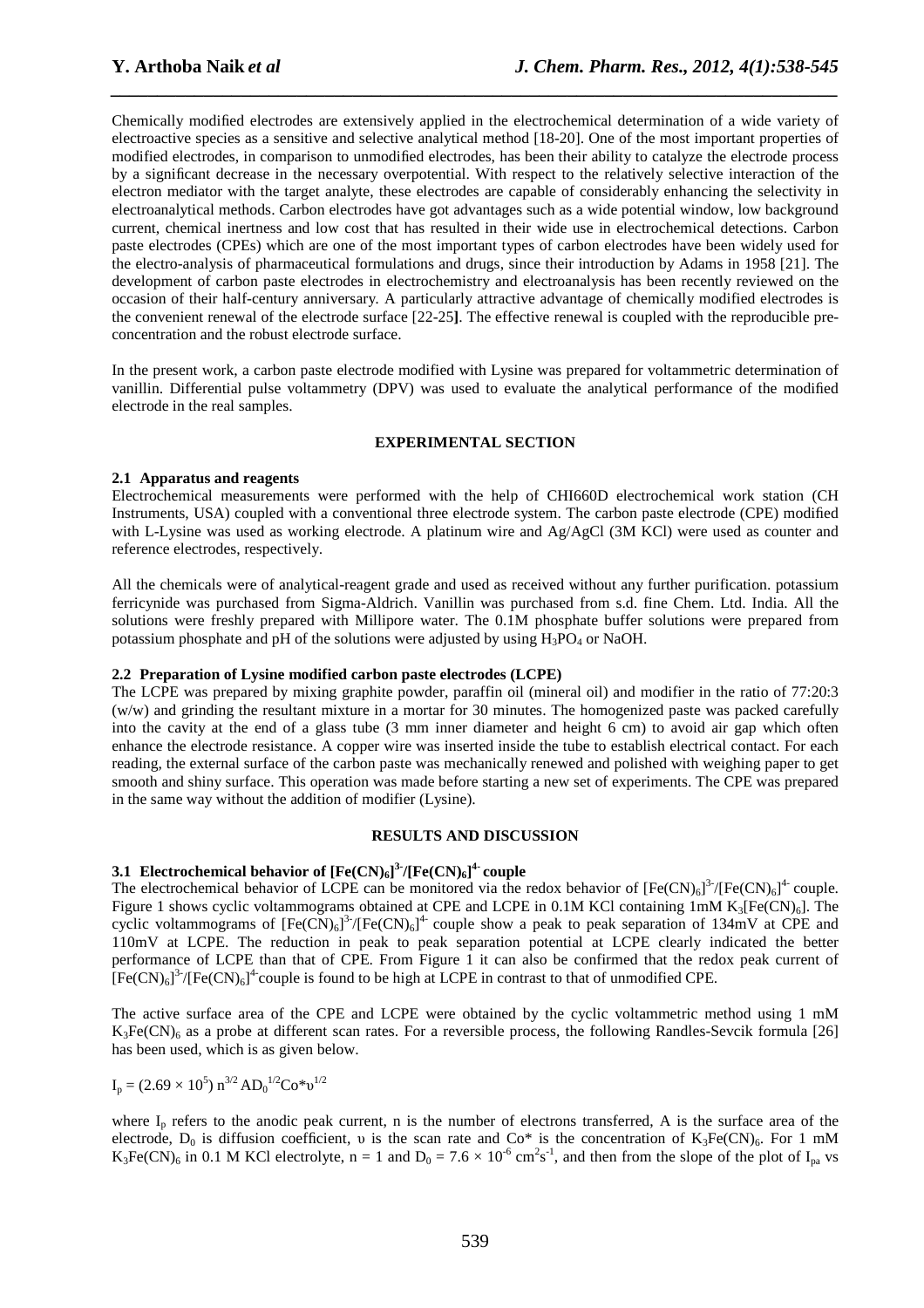$v^{\prime\prime}$ , the surface area of the electrode can be calculated. In CPE, the electrode surface area was found to be 0.0416  $\text{cm}^2$  and for LCPE, the surface area was nearly 2.0 times greater than that of CPE.

*\_\_\_\_\_\_\_\_\_\_\_\_\_\_\_\_\_\_\_\_\_\_\_\_\_\_\_\_\_\_\_\_\_\_\_\_\_\_\_\_\_\_\_\_\_\_\_\_\_\_\_\_\_\_\_\_\_\_\_\_\_\_\_\_\_\_\_\_\_\_\_\_\_\_\_\_\_\_*



Fig. 1. Cyclic voltammograms of 1mM  $K_3[Fe(CN)_6]$  in 0.1M NaCl on (a) CPE and (b) LCPE. Scan rate  $50mVs^{-1}$ 

#### **3.2 Cyclic voltammetric determination of vanillin**

Figure 2A shows the cyclic voltammograms of vanillin at CPE and LCPE in 0.1M phosphate buffer of pH 7.0. The oxidation of vanillin at LCPE occurred at 0.95 V, with an enhanced anodic peak current  $(2.1.6 \text{ times})$  compared to that of CPE. A small negative shift in the oxidation potential (~0.06V) of vanillin could be explained on the basis of electrostatic interaction between vanillin and the modified electrode. On the reverse scan, no corresponding reduction peak was observed, indicating that the electrochemical oxidation of vanillin is an irreversible process. Nevertheless, it was found that the oxidation peak current of vanillin showed a remarkable decrease during the successive cyclic voltammetric sweeps (Figure 2B). The first cycle shows large increase in the oxidation peak current and in the subsequent scans the peak height has been decreased due to the fouling of electrode surface by the oxidation product of vanillin. Therefore, the voltammograms corresponding to the first cycle was generally recorded.



**Fig. 2. (A) Cyclic voltammograms of 5mM of vanillin on CPE (a) and LCPE (b) in 0.1M PBS pH 7.0; Scan rate: 10 mVs-1 . (B) Successive cyclic voltammograms of 5mM vanillin on LCPE in 0.1M PBS pH 7.0; scan rate 50mVs-1 .** 

#### **3.3. Influence of scan rate**

Useful information involving electrochemical mechanism can usually be acquired from the relationship between the peak current and scan rate. Therefore, the effect of scan rate (*ν*) on the oxidation of vanillin was investigated. Figure 3A shows cyclic voltammograms of 5mM vanillin at LCPE with different scan rates in 0.1M phosphate buffer solution. As the scan rate increases, the  $I_{pa}$  has increased and  $E_{pa}$  has shifted slightly to the positive direction. The increase of peak current is derived by the decrease of a diffusion layer thickness on an electrode during the scan. The values of  $E_{pa}$  (Fig. 3B) and I<sub>pa</sub> (Fig. 3C) have been increased linearly with the square root of scan rate,  $v^{1/2}$ , in the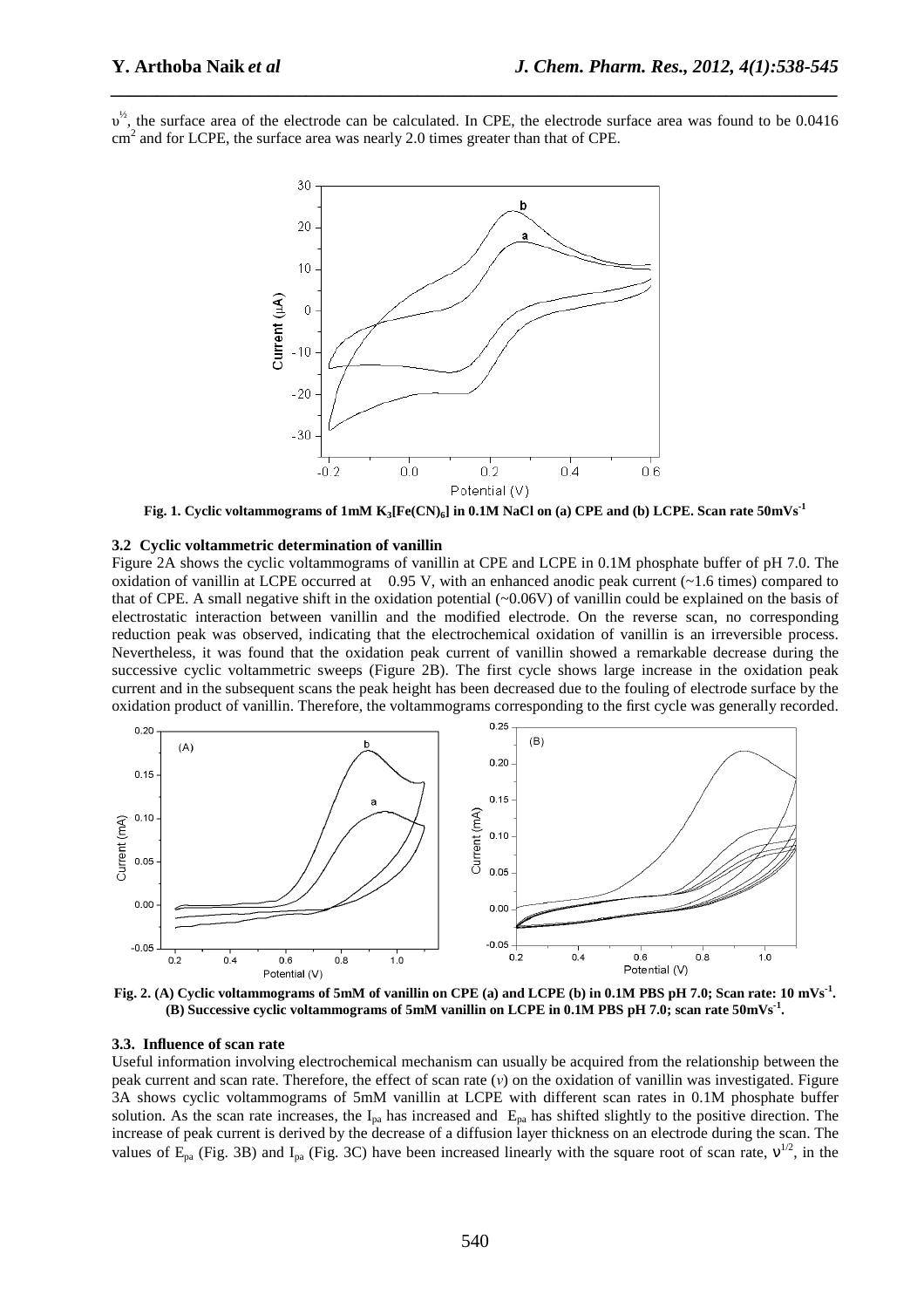

range 10–100mVs−1. These results indicated that the oxidation process of vanillin in phosphate buffer solution (pH 7.0) on LCPE is a diffusion-controlled process [27].

*\_\_\_\_\_\_\_\_\_\_\_\_\_\_\_\_\_\_\_\_\_\_\_\_\_\_\_\_\_\_\_\_\_\_\_\_\_\_\_\_\_\_\_\_\_\_\_\_\_\_\_\_\_\_\_\_\_\_\_\_\_\_\_\_\_\_\_\_\_\_\_\_\_\_\_\_\_\_*

**Fig. 3. A) Cyclic voltammograms of 5mM vanillin on LCPE at different scan rates, a** →**f : 10, 20, 40, 60, 80 and 100 mVs-1 in 0.1M phosphate buffer solution, pH 7.0. B) The variation of the peak potential, Epa vs.** ν**1/2. C) Dependence of the anodic peak current Ipa, on** ν**1/2 for the oxidation of vanillin at the surface of LCPE obtained from data of Figure 3A.** 

#### **3.4 Differential pulse voltammetric (DPV) determination of vanillin**

Since the differential pulse voltammetry has a much higher current sensitivity and better resolution than cyclic voltammetry, it was used in the determination of vanillin concentration and the estimation of the lower limit of detection at LCPE. The oxidation peak current of vanillin at LCPE was measured in 0.1M Phosphate buffer solution of pH 7.0, and plotted against the bulk concentration of vanillin. As shown in Fig. 4, the dependence of the peak current on the concentration of vanillin is in a linear relationship in the range of 10 to 100  $\mu$ M. The linear regression equation is expressed as  $I_{pa}(\mu M) = 0.1305C (\mu M) + 2.8036$ , R = 0.9967. The detection limit (S/N=3) is 2.88  $\mu$ M. The relative standard deviation of the same electrode in 10 successive scans is 3.5% for 40  $\mu$ M vanillin indicated that the LCPE had an excellent reproducibility. All the results indicated the analytical applicability of LCPE for the determination of vanillin in real samples.

## **3.5 Effect of pH**

Effect of pH on the oxidation of vanillin at LCPE was investigated by cyclic voltammetry in Mcllvanie's buffer (mixture of 0.2M Na<sub>2</sub>HPO<sub>4</sub> and 0.1M Citric acid). No significant changes in peak currents were observed below pH 7.0 (Fig. 5A). Afterwards the oxidation peak current of vanillin increased largely until the pH was increased up to 7.5, which is the pKa value of vanillin **[**28**].** A favorable electrostatic attraction between the analytes and LCPE play an important role in the adsorption and the catalytic activities. Also, the pH of almost all the biological matrices is around 7.0 [29, 30]. Therefore, the pH 7.0 was fixed as the optimum for the selective and sensitive determination of vanillin.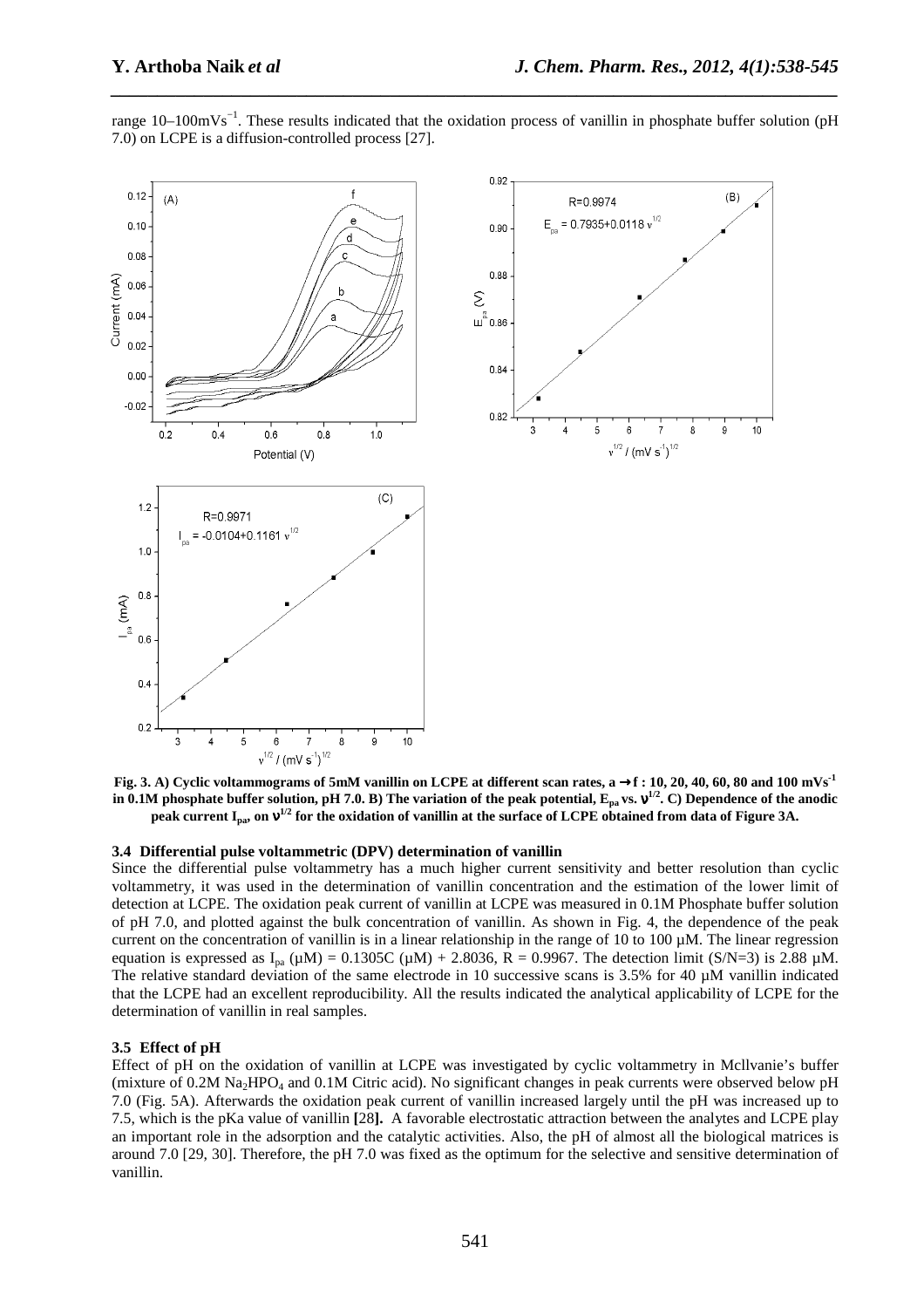

*\_\_\_\_\_\_\_\_\_\_\_\_\_\_\_\_\_\_\_\_\_\_\_\_\_\_\_\_\_\_\_\_\_\_\_\_\_\_\_\_\_\_\_\_\_\_\_\_\_\_\_\_\_\_\_\_\_\_\_\_\_\_\_\_\_\_\_\_\_\_\_\_\_\_\_\_\_\_*

**Fig. 4. (A) Differential pulse voltammograms of solutions containing various concentrations of Vanillin, a** →**f: 10, 20, 40, 60, 80 and 100µM. Supporting electrolyte in all measurements was 0.1M phosphate buffer with pH7.0 B) Dependence of the anodic peak current Ipa, on concentration for the oxidation of vanillin at the surface of LCPE obtained from data of Figure 4A.** 



**Fig. 5. Variation of anodic peak potential (A) and peak current (B) with the pH of buffer solution at the modified electrode in the sweep rate of 10mVs−1 and presence of 5mM Vanillin.** 

Figure 5B shows that the oxidation peak potentials of vanillin shifted to negative direction with increase in pH from 3.0 to 8.0. The variation of  $E_{pa}$  with pH follows the typical oxidation behavior of phenols. The linear dependence of peak potential with a pH indicates that the protons are directly involved in the oxidation of vanillin. At higher pH deprotonation of the hydroxyl group of the vanillin is favored. The peak potential  $(E_{pa})$  obeys the following equation:  $E_{pa}$  (V) = −0.073 pH + 1.12 versus Ag/AgCl (R = 0.9818). The dE<sub>pa</sub>/dpH value of 0.073V/pH indicates that equal number of protons and electrons are involved in the oxidation process of vanillin.

#### **3.6 Real sample analysis**

In order to evaluate the applicability of the proposed method to the real sample analysis, the determination of vanillin in *Vanilla planifolia* extract (VPE) and commercial vanilla flavor (CFV) sample has been undertaken.

The cured or fermented beans (3 beans) of the *Vanilla planifolia* were treated with ethyl alcohol for 5 minutes [31]. The treated vanilla beans were crushed, grinded to paste and to this paste 20 mL of ethyl alcohol has been added and stirred for 10 minutes. The resultant solution was filtered through whatman filter paper. About 0.1 mL of vanillin extract was added to 10 mL of 0.1 M phosphate buffer solution (pH 7.0) and stirred for 5 minutes at room temperature. The prepared solution was taken for DPV studies using LCPE (Fig. 6). The proposed method shows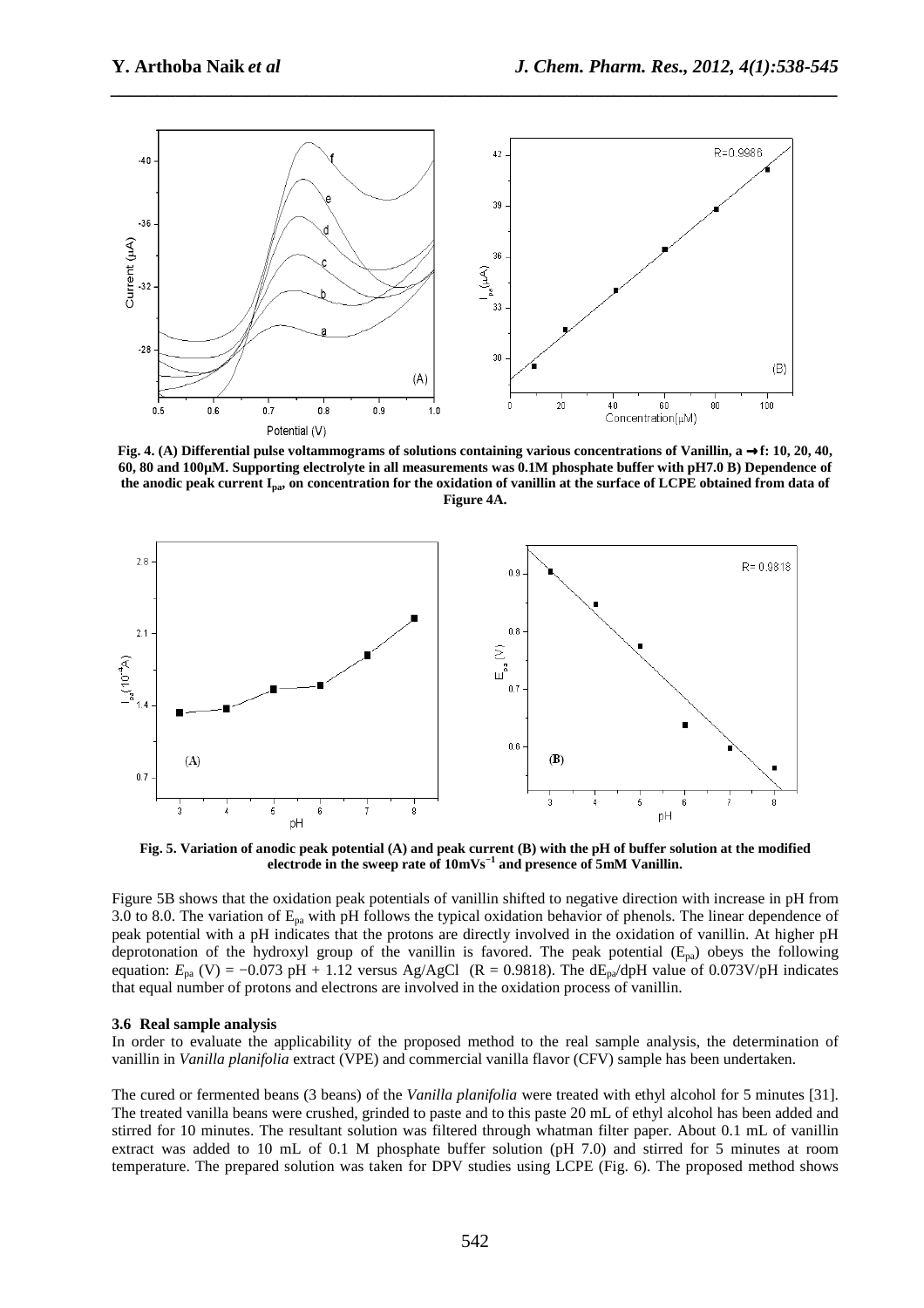that the *Vanilla planifolia* pods contain 1.17% of vanillin and these results are comparable with the literature value [3, 32-34].

*\_\_\_\_\_\_\_\_\_\_\_\_\_\_\_\_\_\_\_\_\_\_\_\_\_\_\_\_\_\_\_\_\_\_\_\_\_\_\_\_\_\_\_\_\_\_\_\_\_\_\_\_\_\_\_\_\_\_\_\_\_\_\_\_\_\_\_\_\_\_\_\_\_\_\_\_\_\_*

Commercial vanilla flavor sample was purchased from Venkateswara fine chem. laboratory, Bangalore, India and it contains vanillin as the major ingredient. About 0.1 mL of commercial vanilla sample was added to 10 mL of phosphate buffer (pH 7.0) and stirred for 10 minutes at room temperature. The resultant solution was taken for DPV studies. It was found that, commercial vanilla sample contains 4.9 % of vanillin which is in good agreement with the reported value [35].

| Analyte | Detected                   |                             | Spiked<br>$(\mu M)$ | Found<br>$(\mu M)$ | Recovery<br>(% ) |
|---------|----------------------------|-----------------------------|---------------------|--------------------|------------------|
|         | Concentration<br>$(\mu M)$ | Percentage<br>$\frac{9}{6}$ |                     |                    |                  |
| VPE.    | 17.80                      | 1.17                        | 30                  | 47.31              | 98.36            |
| CFV     | 35.83                      | 4.99                        | 30                  | 65.54              | 99.03            |





**Fig. 6. DPV graphs for the detection of (a)** *Vanilla planifolia* **extract (VPE) (b) after addition of 30 µM vanillin at LCPE in 0.1 M phosphate buffer solution of pH 7.0** 

## **3.7 LC-MS Studies**

LC-MS studies were carried out for the synthetic vanillin, vanillin present in the commercial sample and *Vanilla planifolia*. Figure 7 represents the LC-MS spectrum of synthetic vanillin. The retention time was observed at 14.35 min and mass peak at 152.15 (m/z) on BDS HYPERSIL C18 column. In Figure 8, the peaks observed at 14.00 min and 14.50 min correspond to the retention times of vanillin present in *Vanilla planifolia* and commercial vanilla flavor, respectively.

A small shift in the retention time in case of real samples is attributed to the presence of other ingredients, such as proteins and carbohydrates. These results confirmed the presence of vanillin in the commercial vanilla flavor and *Vanilla planifolia* extract.

## **CONCLUSION**

In the present study the electrochemical behavior of vanillin on Lysine modified carbon paste electrode (LCPE) has been investigated using cyclic and differential pulse voltammetric techniques. The modified electrode showed good electrocatalytic activity towards the oxidation of vanillin. The LCPE possesses many desirable properties including good sensitivity, ease of fabrication and reproducibility. This study has been also demonstrated the analytical utility of LCPE for the qualitative and quantitative estimation of vanillin present in the real samples.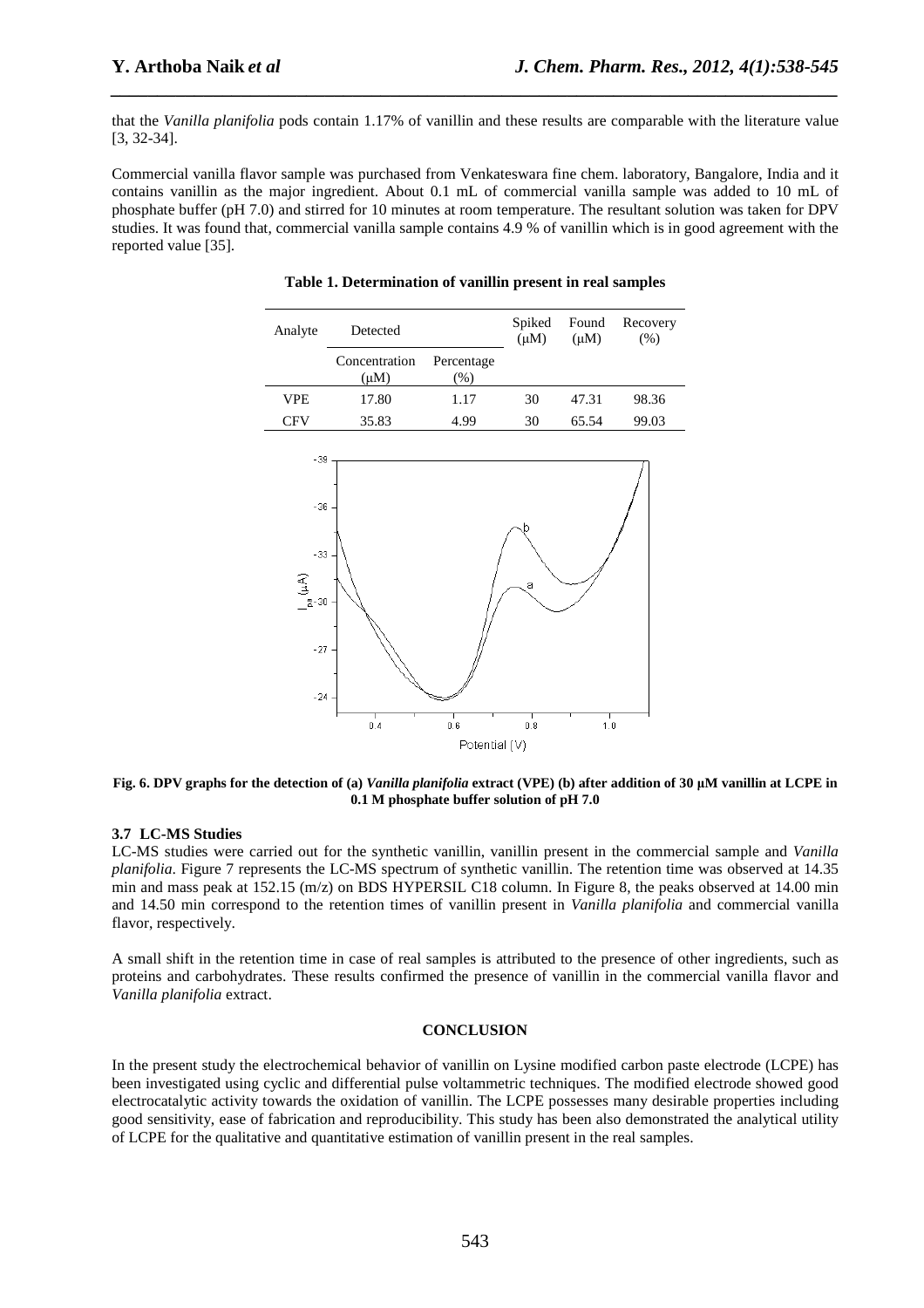

**Fig. 7. LC-MS spectra of synthetic vanillin eluted from BDS HYPERSIL C18 column methanol and water solvent** 



**Fig. 8. Liquid chromatographs of (A)** *Vanilla planifolia* **extract and (B) commercial flavored vanillin eluted from BDS HYPERSIL C18 column methanol and water solvent.**